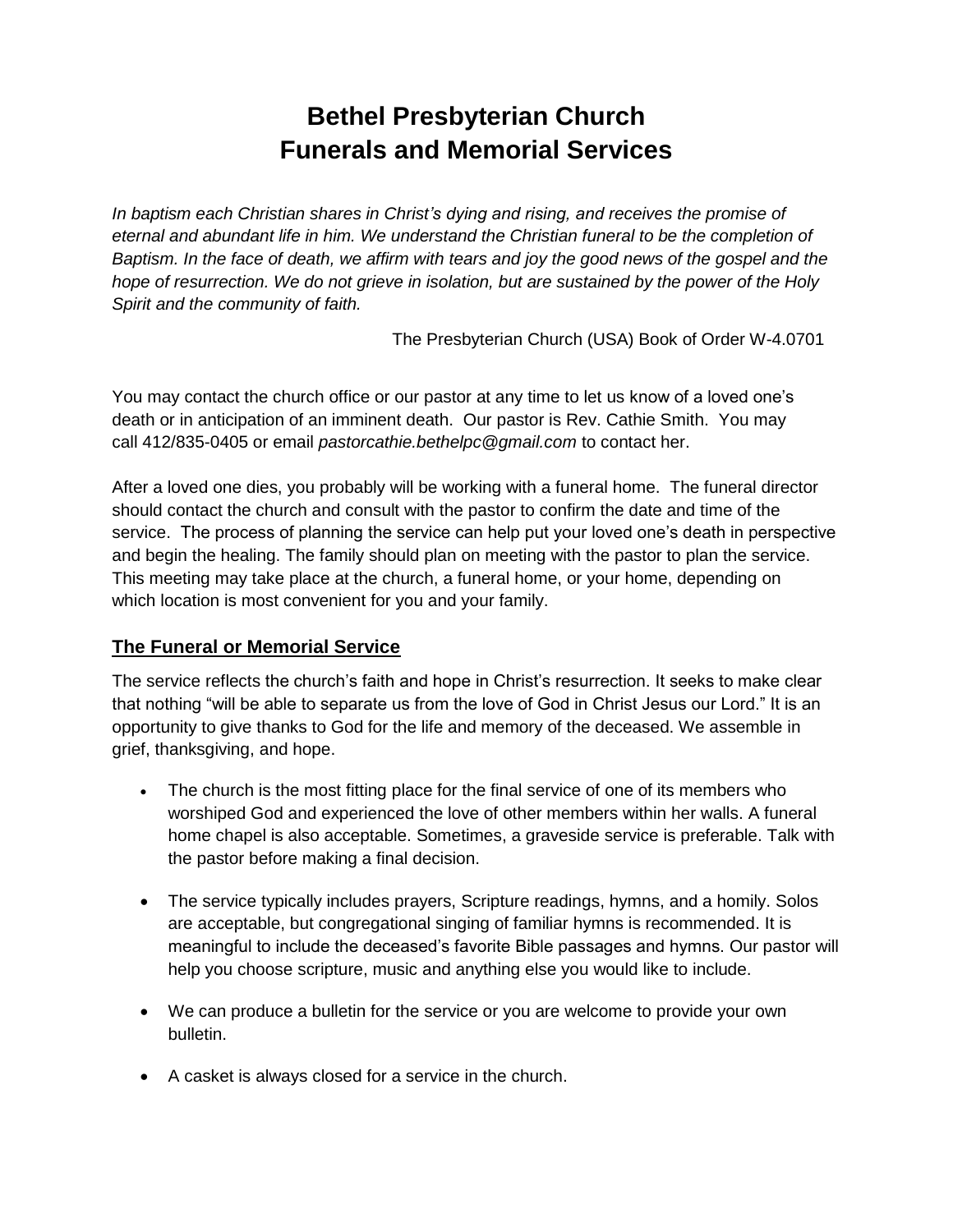- Flowers, photographs and personal mementos can be arranged in the Narthex if you wish to have them present at the service.
- Fraternal and military rites are not part of the church service and these should take place at graveside or at the fraternal organization's place of meeting. There may be exceptions, on a case-by-case basis, at the discretion of the pastor.
- Bethel Presbyterian Church's pastor officiates at all services held in the church. Other clergy may participate at the invitation of our pastor.
- Likewise, our organist plays for all services held in the church. Other musicians may participate by invitation.

## **General Information**

- Our pastor is Rev. Cathie Smith. Please email *pastorcathie.bethelpc@gmail.com* or call 412/835-0405 to contact her.
- Our organist is Cody Soska. Please send an email to *cmsoska@gmail.com* or call him at 412/877-9139 to discuss the music for the service.
- The funeral director normally handles all fees, including honoraria for the pastor and organist. If you are not using a funeral home's services, the pastor will advise you about any costs when you meet to discuss the service.
- If a florist is needed, we suggest Herman J. Heyl Florists (412/833-3833) or Pete Donati & Sons Florists (412/835-4420). Both have provided excellent service.
- Our Galbraith Hall, Auditorium and Kitchen may be used for receptions following the service. The Presbyterian Women of Bethel Presbyterian Church handle receptions at the church. Please contact the church secretary, Kathy Young, for additional information at 412/835-0405.
- The church is accessible to persons in wheelchairs. First-floor bathrooms are also accessible.
- Bethel Presbyterian Church maintains a tobacco-free and alcohol-free environment.